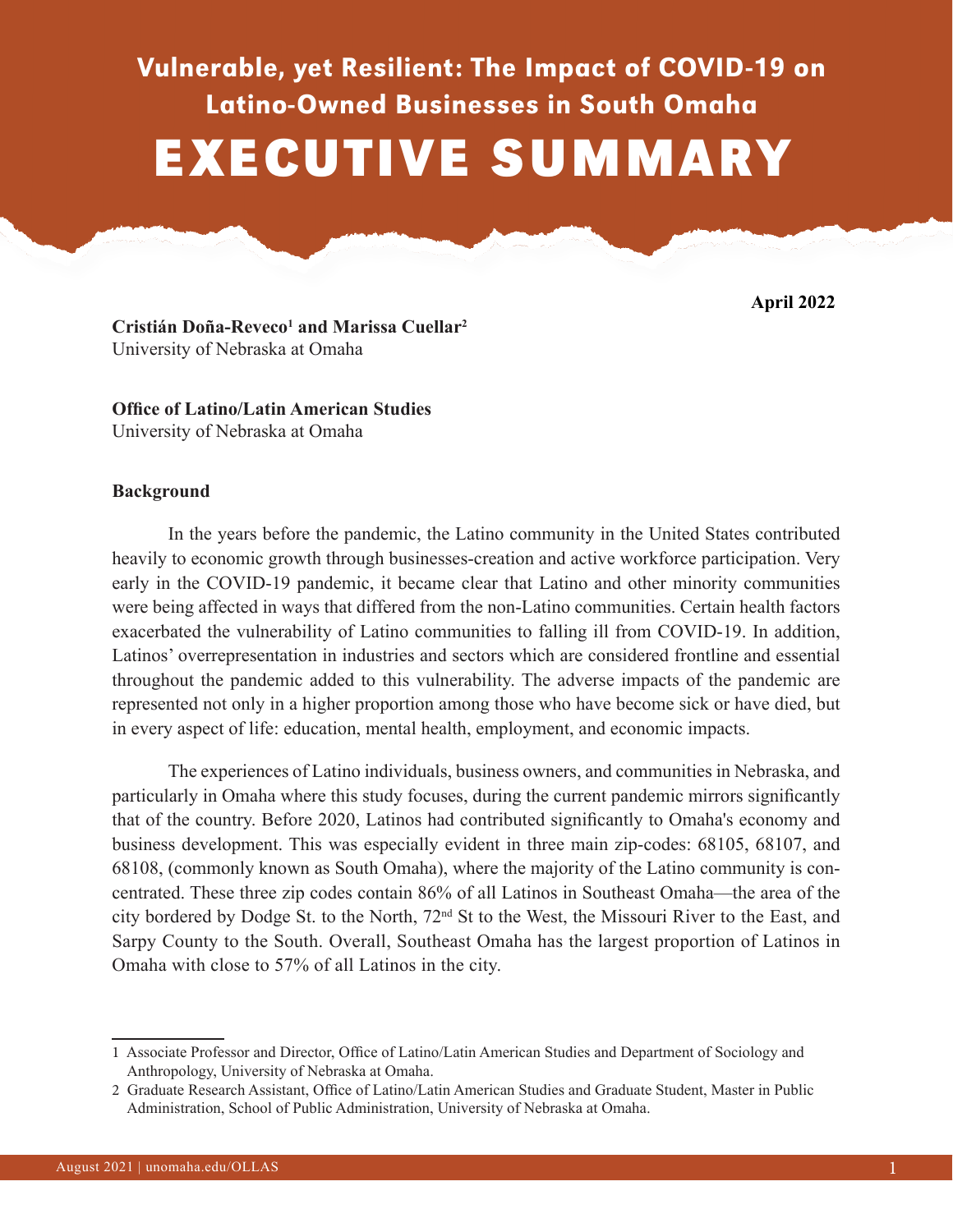While there is no information on the impact of COVID-19 by area of the city, we can argue that it is very likely that most cases of COVID-19 and deaths associated with the virus among Latinos did occur in Southeast Omaha. In Omaha, during the first two years of the pandemic, Latinos accounted for 21% of total COVID-19 cases and 10% of deaths while making up 13% of Omaha's population. It is evident that the Latino community in this city, and specifically in South Omaha, has suffered disproportionately negative effects not just in positive cases, hospitalizations, and deaths, but also due to the pandemic's impact on small business owners.

Research conducted in the early part of the pandemic indicated that Latino business owners in the United States were indeed being affected by the pandemic, but many studies did not capture the full extent to which Latino communities lacked support and guidance from state and federal policymakers. Relying on community and informal networks, Latino business owners largely navigated the pandemic with significantly less support and financial assistance than non-Latino business owners.

As the pandemic evolved, so did the experiences of the Latino business owners in our study, as well as their perspectives and expectations for post-pandemic recovery. As a growing demographic not only nationwide, but within Nebraska and Omaha, the experiences of Latino business owners throughout the pandemic highlights systemic issues related to access and equity in virtually all facets of society. In this report, we present the impact of the COVID-19 pandemic on Latino owned businesses in South Omaha.

#### **Methods and Analysis**

This report uses data from a non-random convenience sampling survey of 121 Latino business owners conducted between September 2021 and January 2022. Study participants were invited to answers questions on the impact of COVID-19 on their business at a series of community information nights for business owners that took place in South Omaha in October and November 2021. Invitations to these information nights were shared using social media and local Spanish-speaking newspapers and radio. Surveys were also applied at the respondent's place of business. Finally, an email was sent to a group of businesses to try to reach more business owners. This study was funded through a Community Resilience Fund grant from the Omaha Community Foundation and is a collaboration between UNO's Office of Latino/Latin American Studies, the Nebraska Department of Economic Development, and several community organizations.

While the surveyed was originally designed to be applied to Latino-owned business in the zip-codes 68105, 68107, 68108, about 28% of the respondents had businesses outside these three zip codes, one-third of which had businesses in the zip codes immediately to the east and south of South Omaha. In total we received 121 completed surveys. The majority of surveys were conducted and responded to in Spanish.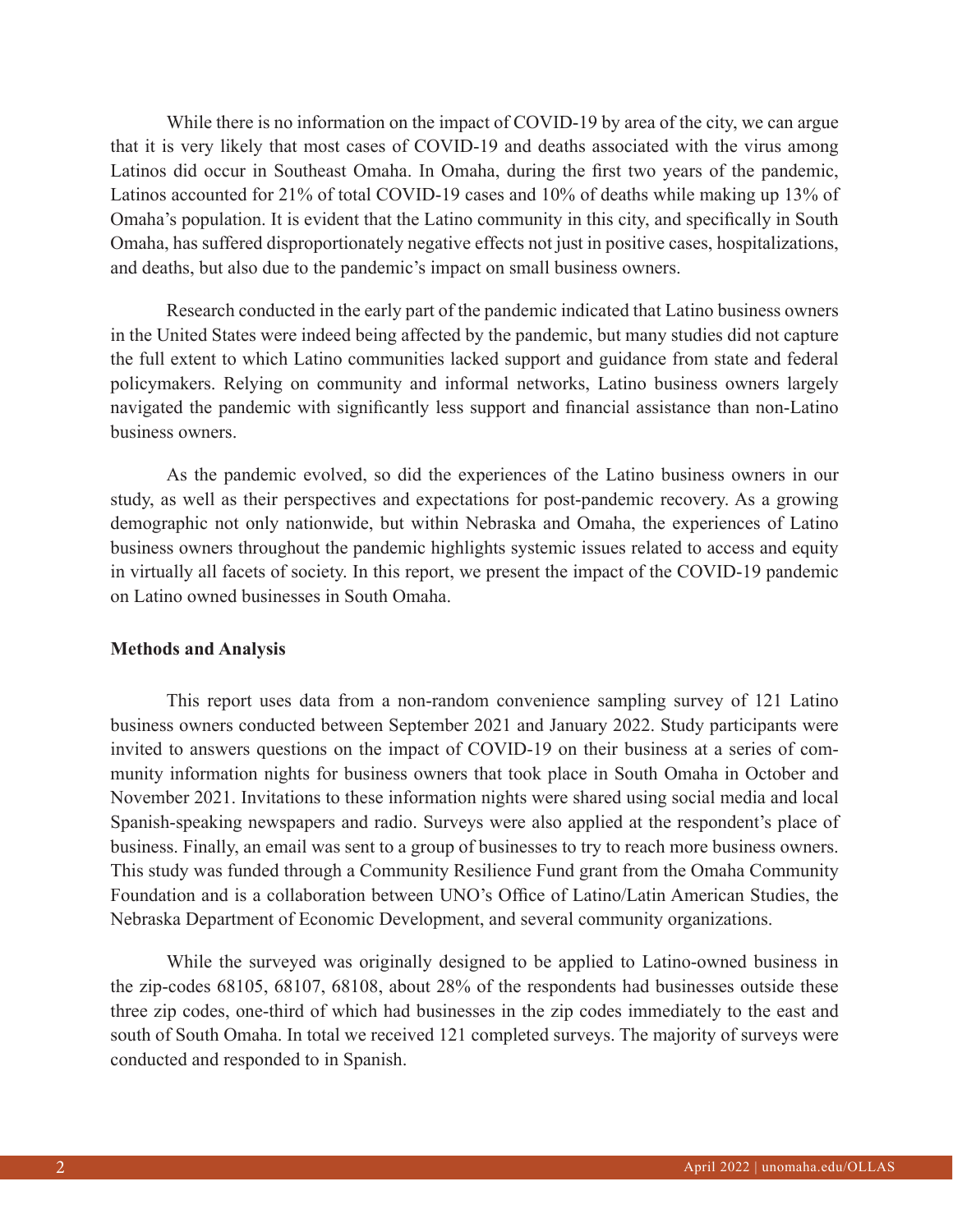We analyzed the data collected through the survey focusing on five dimensions:

- 1. A pre-pandemic characterization of the business (in the case of businesses created during the pandemic these questions were used to describe the structure of the business)
- 2. The impact of COVID-19 during 2020
- 3. The impact of COVID-19 during 2021
- 4. Perceptions and evaluation of the impact of COVID-19
- 5. Projections of the business for 2022 and after

The survey begins by asking whether the business is currently open or closed, dividing respondents into two groups. Within the questions for businesses in operation, the survey is divided into questions for those that opened before 2020 (i.e., before the COVID-19 pandemic) and those that opened in 2020 or 2021 (i.e., during the COVID-19 pandemic). To develop the characterization of the Latino business owners we surveyed, sociodemographic questions (sex, business location, age of respondent, education, country of birth) were included in the survey questions as well.

## **Overview of Findings**

We began by developing a characterization of the business owners to understand the demographic context of our survey respondents and ultimately how this impacted or contributed to their perspectives of the COVID-19 pandemic. Overall, a few of the key characteristics of Latino business owners and their businesses emerged:

- $\Box$  Two-thirds of survey respondents were female. Male business owners tended to be between 35 and 44 years of age, whereas 47% of female business owners belonged to the 45 to 54 age range.
- $\Box$  Only 7% of the business owners surveyed indicated being born in the United States. More than half were born in Mexico, followed by El Salvador (19%).
- $\Box$  We saw significant differences regarding education when gender is considered. Nearly forty percent of respondents indicated they were high school graduates (37%). Men were more likely to have some college (26% vs. 16%) and have a post-secondary degree (37% vs. 21%). Almost one-quarter of Latina business owners did not complete high school, compared to only 5% of men.
- $\Box$  More than half of the business owners surveyed indicated they rely on direct contact with clients to provide products or services, which was ultimately a contributing factor in their perceived impact of the pandemic on their business.
- $\Box$  The majority of businesses surveyed operate with part-time staff, reporting serving 100 clients or less, and having an annual revenue of less than \$100,000 in the year before the pandemic (2019).
- $\Box$  These businesses, however, were well-established in the community with a significant number of them been open for 10 years or more.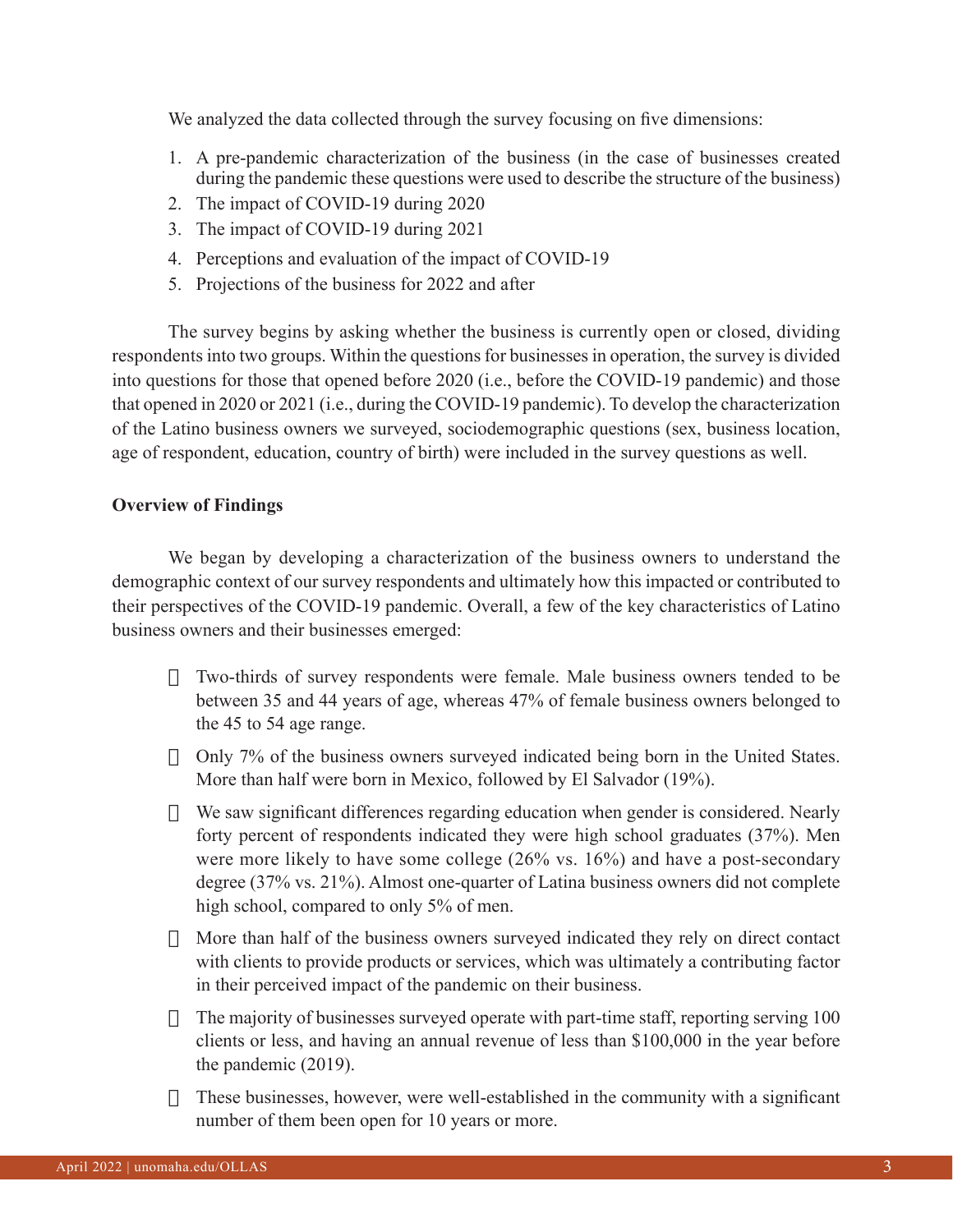$\Box$  Nearly 70% of respondents indicated that this was the most difficult crisis their business has undergone; likely due to the industries they operate within and their reliance on direct client contact which was affected by public health safety measures.

Our survey findings were similar to other studies on minority communities comparable to Latino South Omaha:

- $\Box$  Business owners reported difficulty in finding information about state and federal financial assistance for business owners, and further difficulty in accessing such aid. Many of the obstacles they indicated were linked to the underrepresentation of minorities within traditional banking institutions and a lack of knowledge in navigating such application processes.
- $\Box$  Several of our survey respondents relied on informal and community networks to find information about state and federal aid processes. This not only indicates the importance of such community networks, but also demonstrates how state and federal government programs may not be reaching minority communities.

The report also shows that the experiences of business owners during 2020 and 2021, after the onset of the pandemic, caused extreme difficulty and uncertainty about how their business would sustain throughout the pandemic. Staff and budgets were reduced, and products and business expansions were halted. However, these resumed, to a degree, during 2021, likely due to vaccination rates and the ability to return to some pre-pandemic operating capacity.

Overall, female business owners were disproportionately impacted by the COVID-19 pandemic.

- $\Box$  Women predominately operate within the childcare services, food services retail, and cloth-selling businesses.
- $\Box$  Thus, women heavily operate in the "care services" industries. Since these businesses have more direct contact with clients, they were more likely to reduce operations or close.
- $\Box$  Latina business owners were more likely to respond that this has been the most difficult crisis for themselves and their business.
- $\Box$  Female business owners disproportionately highlighted the challenges and concerns they faced with regard to their business' recovery, demonstrating a disparate impact in terms of the business owner's gender.
- $\Box$  Latinas are more pessimistic about the future and were more likely to reduce staff and budget in 2021 when compared to male business owners.